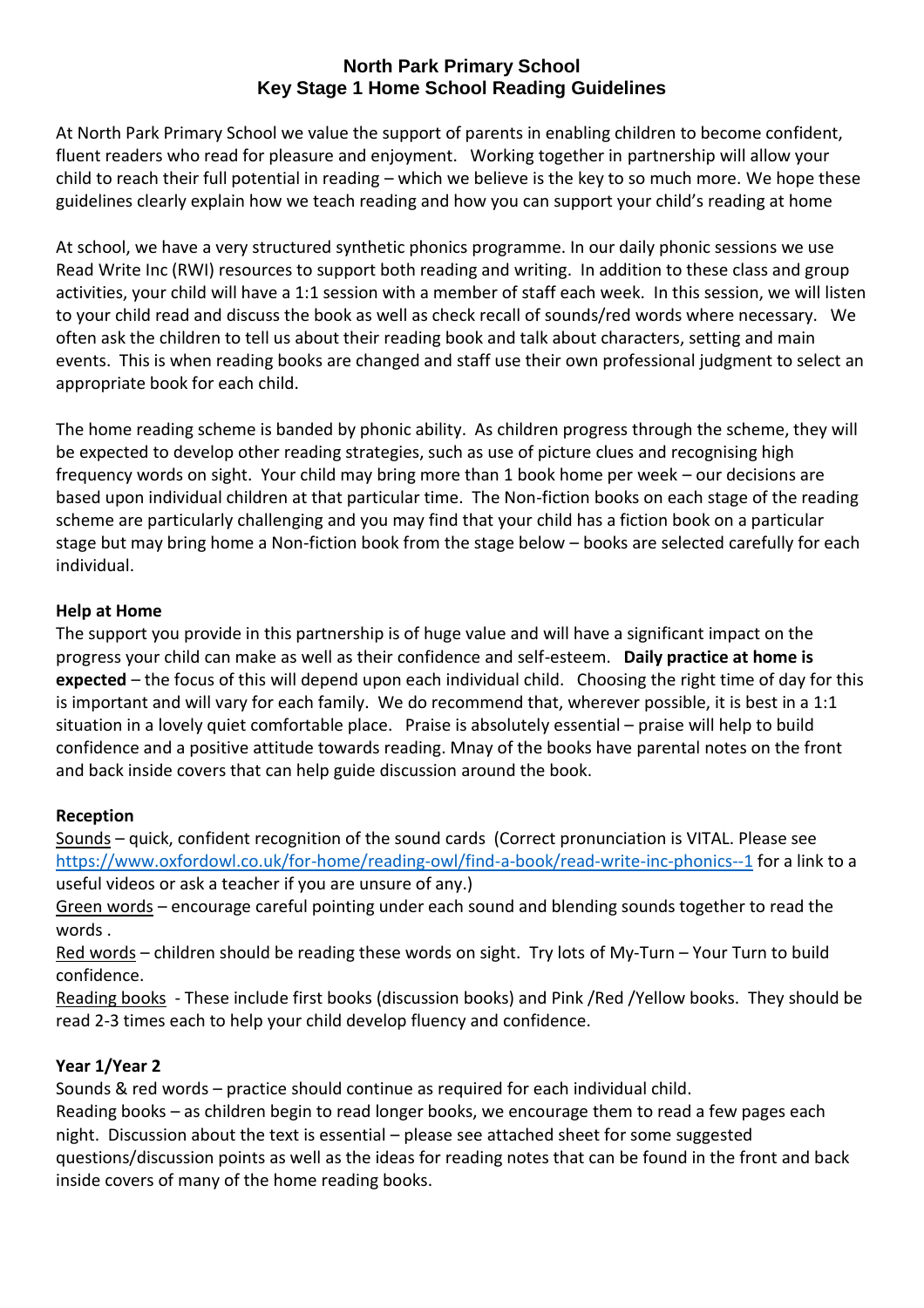#### **Reading Diary**

The diary is an important channel of communication about home-reading. We expect 3 comments from parents/other adults each week to give us feedback on how your child is responding to their book/sounds/words at home. We also use the diary to provide advice/support for your individual child.

#### **Other Home-reading**

Our home-reading scheme is made up of high quality books. However, as the books are based on a phonics approach this does limit the breadth of vocabulary. It is equally important to enjoy a wide range of picture books - there are so many fabulous books that make bedtimes stories a MUST for all. The enrichment that this will provide for your child will benefit them in so many ways. The value placed on a love of reading is a priority and it is a key part of the ethos at North Park Primary School. To support this, we hold events such as bedtime stories night, World Book Day, Poetry Week, book fayres, stay and read sessions and of course, our weekly book assemblies and reading awards.

Reading underpins every aspect of learning and we hope that together, we can help your child reach their full potential. It is important that you trust us as professionals to make judgments about reading books for your child but equally, we value and respect your feedback on how they respond at home. Each child is an individual and they will make progress at different rates. Please talk to us immediately about any worries or concerns, and of course, feel free to share with us moments where you feel especially proud and delighted with your child and the progress they have made.

#### **Reading and Special Educational Needs**

In all KS1 classes, any child with a SEND Support Plan which has specific targets for reading will be heard to read by the class teacher or teaching assistant more regularly and often from their home-reading book.

If you would like to discuss the contents of a child's Pupil Support Plan then please contact your child's class teacher or the SENCO (Special Educational Needs Co-ordinator – Mrs Wood).